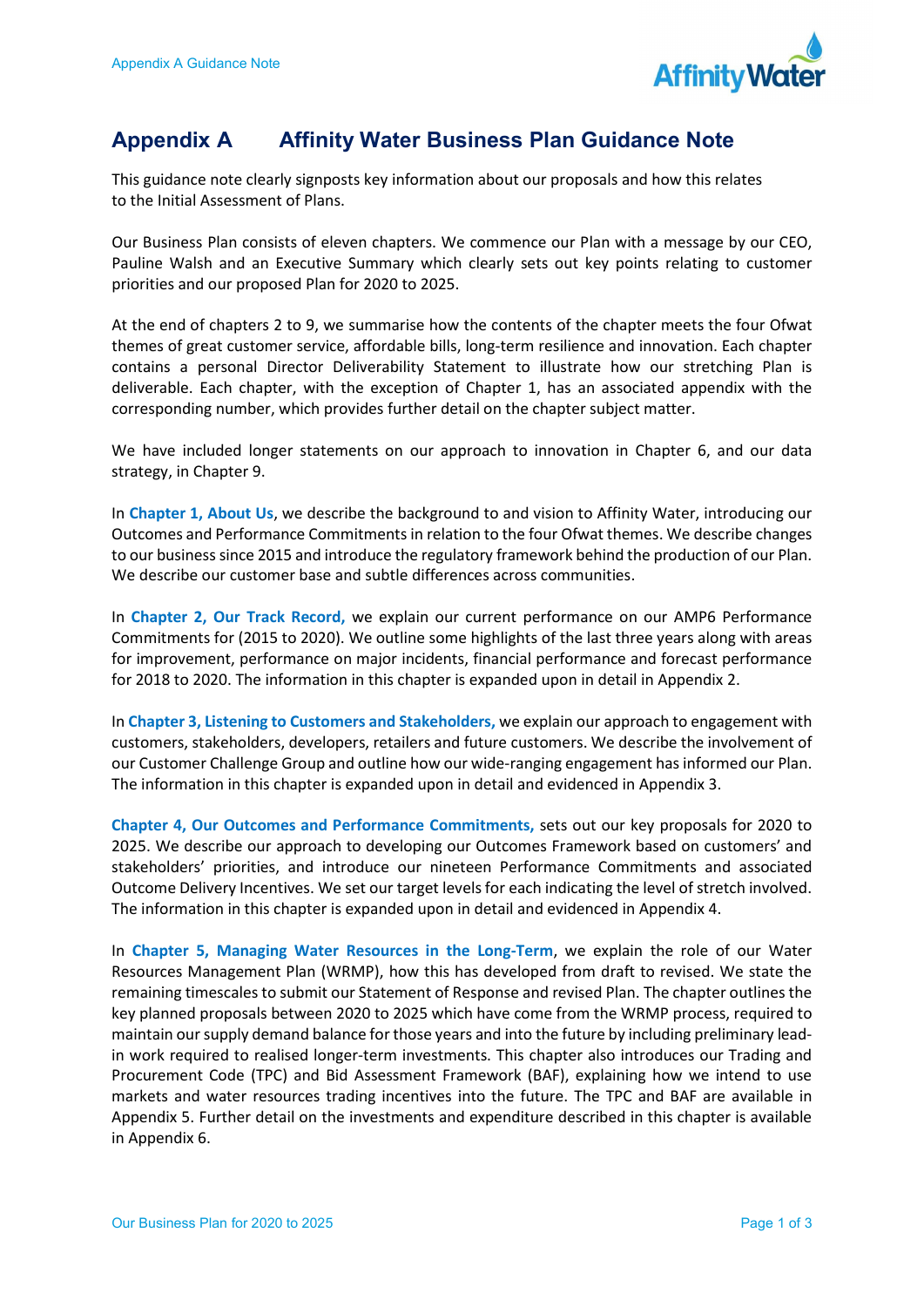

In Chapter 6, Delivering our Investment Plan, we present our total planned expenditure for 2020 to 2025, broken down into maintenance and enhancement expenditure. We present what customers and stakeholders have told us through our engagement process and show how our planned expenditure aligns with their priorities and therefore our Outcomes. The second half of this chapter describes our investment by community. It provides an introduction to each of our communities and then displays on a map information on what customers have said and what we plan to do by 2025 per Outcome. In addition, it describes the innovative environmental pilot project we have per community. Further detail on the investments and expenditure described in this chapter is available in Appendix 6.

In Chapter 7, Delivering Great Customer Service, we explain how we understand our customers' developers, new appointees and self-lay provider expectations and how we will deliver a modern, inclusive personalised customer experience. We explain how we will evolve our service to customers and to deliver on our outcomes. We present the bespoke Performance Commitments relating to Customer Service and how our strategy will help the deliver them. We also describe how we will deliver an efficient service. Further detail on this chapter is available in Appendix 7.

In Chapter 8, Developing our Community Approach, we demonstrate how we have developed our community approach and key learning since 2015. We state our drivers for change and our ambition for our future community strategy. We explain how customers will benefit from our new approach and present three community trials on customer incentives, holistic water management and policy development. Further detail on this chapter is available in Appendix 8.

In Chapter 9, Ensuring Long-Term Resilience, we outline our resilience challenges and track record in this area. We present the dialogue we have had with customers on long-term resilience before summarising our resilience maturity in the areas of corporate, operational and financial resilience. We state our resilience risk assessments for 2015 to 2020 and 2020 to 2025, then end with a short case study on what we believe good resilience looks like. Additionally, we present a summary on our Data Strategy. Further detail on this chapter is available in Appendix 9.

Chapter 10, Ensuring Affordability and Financeability, explains how our Plan incorporates challenging efficiency targets. We give a summary of our proposed price limits, stating how customer bills remain affordable and offer value for money. We then present our wholesale and retail price controls, financial strategy, RoRE and scenarios and financeability. Further detail on this chapter is available in Appendix 10.

In Chapter 11, Board Assurance, begins with a message from our Chairman Tony Cocker. The Board Assurance Statement sets out how our Board has governed, effectively overseen and led the preparation of this Plan. It describes how they have assured that the Plan is of high quality and delivers for customers, communities and the environment, between 2020 and 2025 and the long-term. It sets out how the Board will oversee and monitor the delivery of this Plan. Further detail on this chapter is available in Appendix 11.